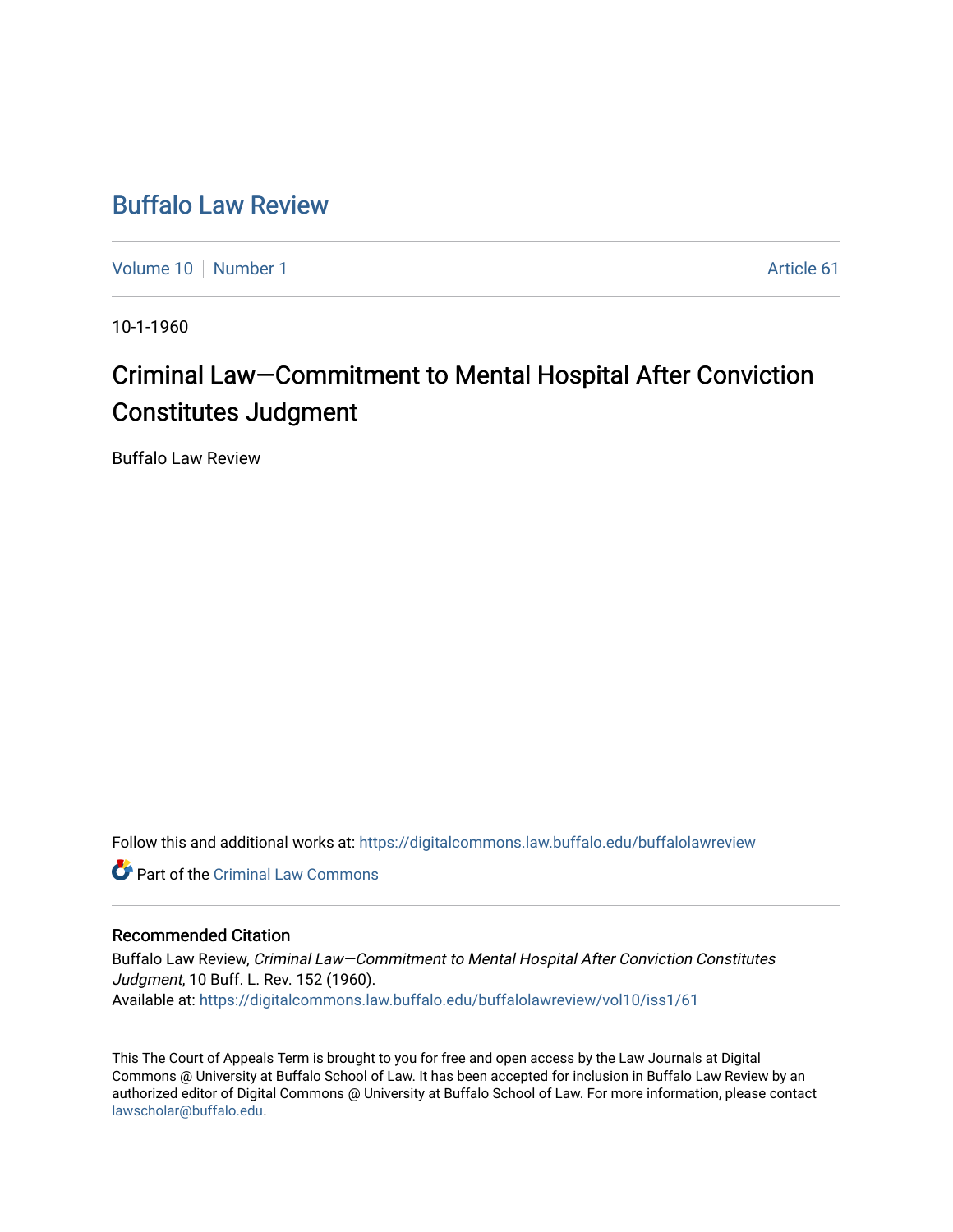right **to** have it complied with, he could waive his right and enforce the prior sentence.

The District Attorney claimed that Section 2189-a was enacted for the benefit of the public to be sure that sex offenders would be rehabilitated before release from prison or probation and therefore the requirements could not be waived **by** the defendant. Since the Court found Section 2189-a was substantially complied with it did not have to pass on the question of waiver and therefore the question remains to be adjudicated in a future case.

### **COMMITMENT TO MENTAL HOSPITAL AFTER CONVICTION CONSTITUTES JUDGMENT**

Upon the relator's entry of a plea of guilty, in **1935,** to a charge of grand larceny, he was committed to Napanoch in accordance with Section 438 of the Correction Law. This section provides that only "A male mental defective over 16 years of age convicted of a criminal offense . . ." may be sent to this institution. At the time of this commitment, he was not present in the court. In 1940, about two years after his release from another mental hospital to which he had been transfered, the relator was convicted of burglary and sentenced as a second offender. In *People ex rel. Vischi v. Martin,* the relator brought a kabeas corpus proceeding alleging that his committment to Napanoch was improper and therefore he should not have been convicted as a second offender. The Court of Appeals unanimously reversed the Appellate Division's affirmance of the order of the County Court dismissing the writ. <sup>17</sup>

In his attempt to vacate his conviction as a second offender, the relator argued that under Section 438, commitment to Napanoch constitutes a conviction of the crime charged and therefore is a judgment for purposes of the Code of Criminal Procedure. Section 473 of the Code, however, requires that the defendant be present in the court when judgment for a felony conviction is pronounced. In addition, Sections **471,18** 472,19 and 48020 of the Code require other procedures which must be followed in the pronouncement of judgment, which were not compiled with at the time of the Napanoch commitment. Therefore, that conviction should be vacated and he should be remanded for resentencing as a first offender.

Respondent, the warden of Attica State Prison, contended that relator's commitment to Napanoch was a conviction, but not a judgment, and therefore the above requirements of the Code are not applicable. The two reasons

**<sup>17.</sup>** 8 A.D.2d 768, **187** N.Y.S.2d 339 (4th Dep't 1959), rev'd 8 N.Y.2d 63, 201

N.Y.S.2d 753 (1960).<br>
18. Provides that "After a plea or verdict of guilty . . . the court must appoint a<br>
time for pronouncing judgment] must be at<br>
19. Provides that "The time appointed [for pronouncing judgment] must b

<sup>20.</sup> Provides that "When the defendant appears for judgment he must be asked by the **clerk** whether he have any legal cause to show why judgment should not be pro- nounced against him."